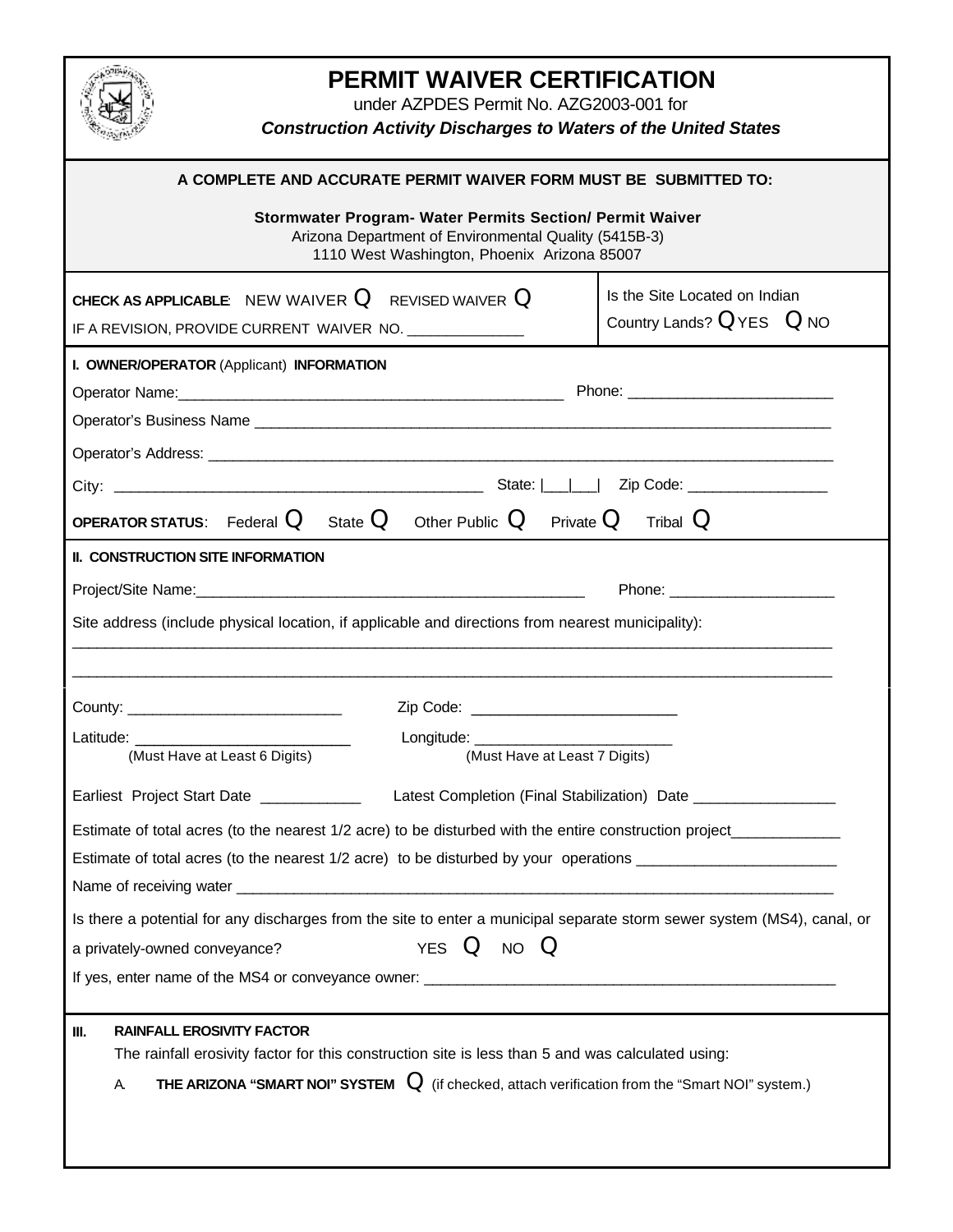## B. **METHODS IN EPA Fact Sheet 3.1, EPA 833-F-00-014** Q

If checked, complete the following:

1. **Erosivity Index # = \_\_\_\_\_\_\_\_\_\_\_**

Determine your Erosivity Index # by locating your project on the Erosivity Index Zone Map which is found on EPA Fact Sheet 3.1, Figure 1. Projects in Arizona will have an Erosivity Index # between 65 and 71, depending on location. If your project will span two erosivity zones, enter the lowest number for the Erosivity Index #.

- 2. Using the start and end dates for your project, record the 'Value for Start Date" and "Value for End Date" values from the Erosivity Index Table according to the method in "a" or "b" below:
	- a) *If your project is scheduled to begin and end during the same calendar year,* you will determine values for start and end dates by referencing your Erosivity Index # on the Erosivity Index Table found on EPA Fact Sheet 3.1, Table 1. Match your Erosivity Index # (labeled as "EI#" in the first column on each page of the Erosivity Index Table) to the interval of time during which you expect to begin your project. Intervals are found on the top two rows of each page of the Erosivity Index Table.

Record the value derived from the table in the blank space below for "Value for Start Date". Repeat this step by matching your Erosivity Index # to the interval of time during which you expect to end construction. Record the value derived from the table in the blank space below for "Value for End Date".

**Value for Start Date = \_\_\_\_\_\_\_\_\_\_ Value for End Date = \_\_\_\_\_\_\_\_\_\_\_**

b) *If your project is scheduled to begin and end over the span of two calendar years*, you will determine values for start and end dates by referencing your Erosivity Index # on the Erosivity Index Table found on EPA Fact Sheet 3.1, Table 1. You will do this twice: once for the interval of time between when you start the project and December 31 and again for January 1 through when you end your project. Match your Erosivity Index # (labeled as "EI#" in the first column on each page of the Erosivity Index Table)

to the interval of time during which you expect to begin your project. Intervals are found on the top two rows of each page of the Erosivity Index Table.

Use the blank space below to record the value derived from the Erosivity Index Table for "Value for Start Date". Then, in the blank space below marked "Value for End Date December 31", record the value derived from the Erosivity Index Table for the interval of Dec 16-31. For the second calendar year, assume a value of zero for "Value for Start Date January 1", then, in the blank space below marked "Value for End Date", record the value derived from the table for the interval of time during which you expect to end construction.

| Value for Start Date $=$           | Value for Start Date January $1 = 0$ |  |
|------------------------------------|--------------------------------------|--|
| Value for End Date December $31 =$ | Value for $End$ Date $=$             |  |

- 3. Determine %EI according to the method in "a" or "b" below: **%EI =** 
	- a) *If your project is scheduled to begin and end during the same calendar year,* determine %EI using the following formula :

%EI = Value for End Date - Value for Start Date

b) *If your project is scheduled to begin and end over the span of two calendar years,* determine %EI using the following formula: %EI = (Value for End Date December 31 - Value for Start Date) + (Value for End Date - Value for Start

## 4. **Isoerodent Value = \_\_\_\_\_\_\_\_\_\_\_**

Date January 1)

Determine the Isoerodent Value for your site by locating your project on the Isoerodent Map of the Western U.S. found on the EPA Fact Sheet 3.1, Figure 3. Sites in Arizona will have an Isoerodent Value between 10 and 90. The Isoerodent Value will be a factor of 10, not a number for example, between 40 and 50.

## 5. **R Factor = \_\_\_\_\_\_\_\_\_\_\_**

Determine the R Factor (Annual erosivity value for the scheduled project ) using the following formula: R Factor = %EI x Isoerodent Value